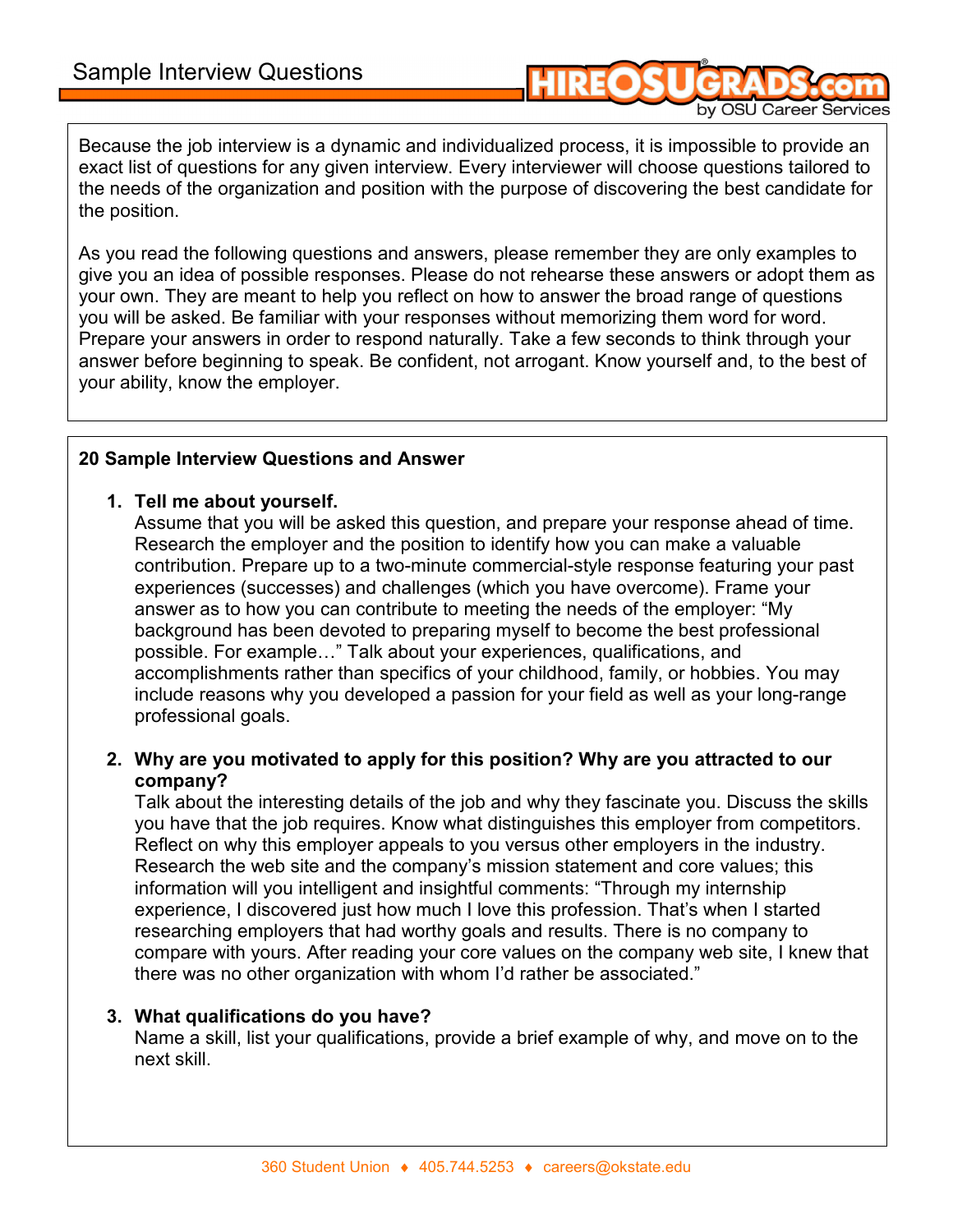

# **4. How do you believe you best fit in this organization?**

This question is designed, in part, to see how much you know about the organization. Thanks to your prior research, you will know of services that are needed or areas where the employer is expanding. You can base your response on that information. However, unless you are interviewing for a specific job in a specific department, keep your response general by indicating several areas of interest: "If I understand correctly, you are expanding your marketing efforts to include the Texas area. I am particularly interested in that possibility. My excellent internship with a competitor gave me a familiarity with the Texas market, and it would be exciting to help you in that effort."

## **5. Tell me about your education. How has your education prepared you for your career?**

Explain your education, training and skills. Mention a course in which you excelled or a project that was especially beneficial to your skill development. Explain how your education has contributed to successful life and leadership experiences.

## **6. How did you learn about our organization?**

Let the interviewer know that your decision to interview with this employer was not just a random choice. Demonstrate a genuine interest in the organization. You are not applying just because you happened to see a poster on the bulletin board. Cite any contact you have had with employees, customers, or products that has given you a positive impression.

## **7. What are your strengths?**

Don't list more than three strengths, as some recruiters may ask you to list the same number of weaknesses. Cite from one to three areas where colleagues have praised you in the past. Provide specific examples of what they have said and how you utilize these strengths to benefit others: "My co-workers have always sought me out to ask advice in sticky situations with difficult people. They say that I know how to work with all kinds of people, which means a lot to me. As a result, I would say that my biggest strengths are adaptability and strong interpersonal communication skills."

## **8. What are your weaknesses?**

There are a variety of ways to handle this question. You may use something that could be viewed as both a positive and a negative trait, such as the fact that you have a tendency to work too much. Be careful, however, as this response tends to be overused and may send the wrong message. You might also name a personal challenge which you have overcome. Another approach would be to name a characteristic not essential to the job. Answer the question and allow a moment of silence to follow. Some interviewers encourage silence in order to see how if the candidate handles it comfortably. Remember, however, that each weakness should be followed with actions you are taking to overcome the weakness.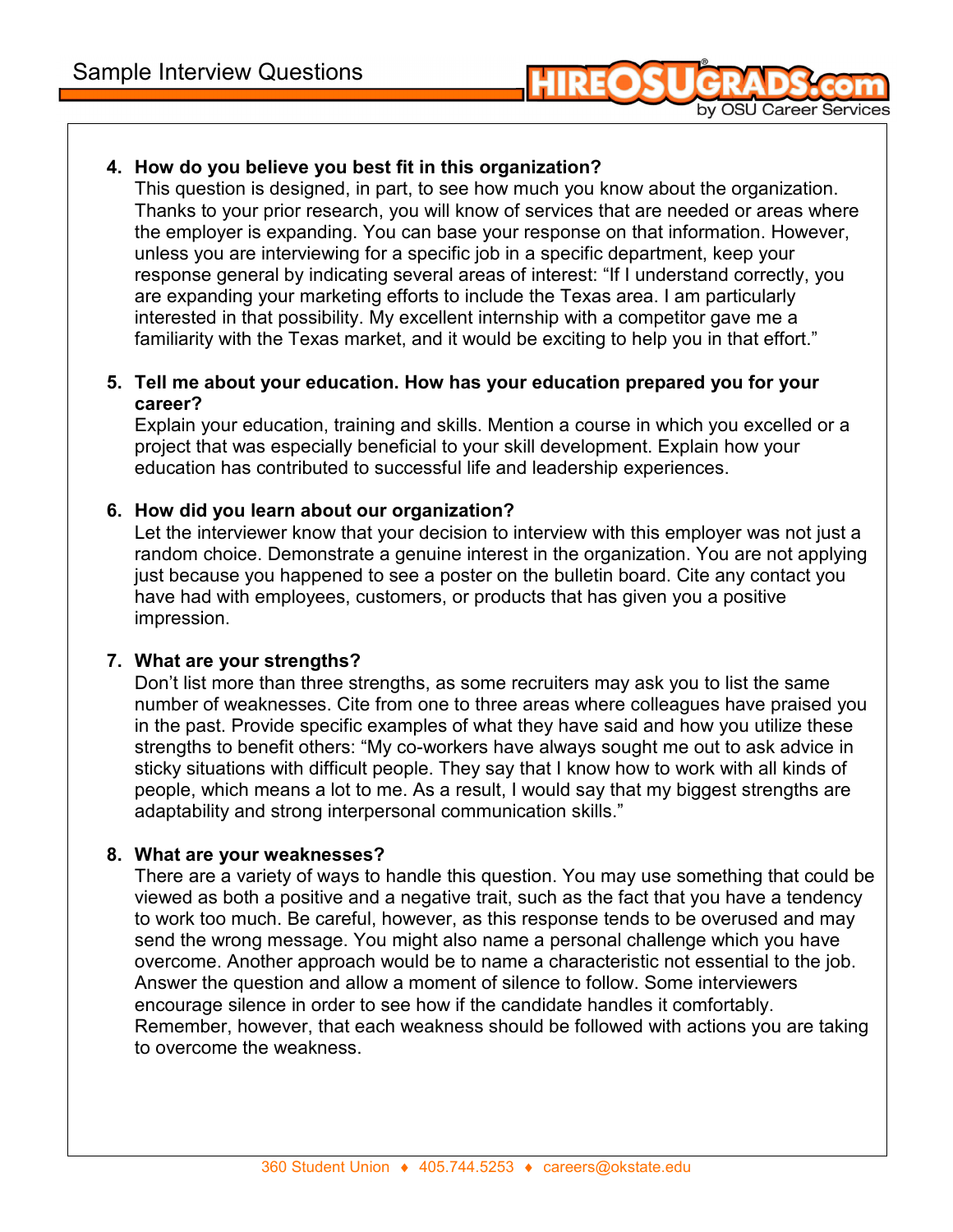

by OSU Career Services

### **10. What kinds of people rub you the wrong way?**

Be careful how you respond to such a personal question: "People who claim they are going to do something and do not follow through," While you may want to share this information with the interviewer, you need to keep the conversation positive and include how you deal positively with these types of people.

### **11. Which course did you find most difficult and why?**

The interviewer wants to know if you have perseverance when faced with a difficulty: "After earning a 'D' in my first semester, I was devastated. The benefit, however, was that it revealed my poor study skills. As a result, I joined a study group and hired a tutor. After taking the course again, I was able to bring the grade up to a 'B.' The valuable study skills I learned have dramatically improved my overall academic achievement."

### **12. What is your greatest failure? What did you learn from it?**

Everyone, at some point or another, fails. Being able to admit failure shows maturity. However, avoid examples that might reflect on your ability to do the job. You might want to use an example like the one given in the previous question. For example, you can show how you dealt with the failure, learned from the experience, and how it helped you succeed in the future.

### **13. Do you work best in a team environment or independently?**

Think about your response to this question in light of the requirements of the position while being true to your nature: "Although I have thoroughly enjoyed group projects and teamwork, the hours required to work independently to solve complex problems is equally satisfying to me. Let me give you an example."

### **14. Are you a team player?**

Be honest about yourself and strive to highlight successful team experiences: "Yes, I am very much a team player. In fact, many opportunities in both athletics and academics have developed my skills as a team player, both a member and a team leader. I've seen the value of working as a team to achieve a greater goal than any of us could have achieved individually. Let me share the following example."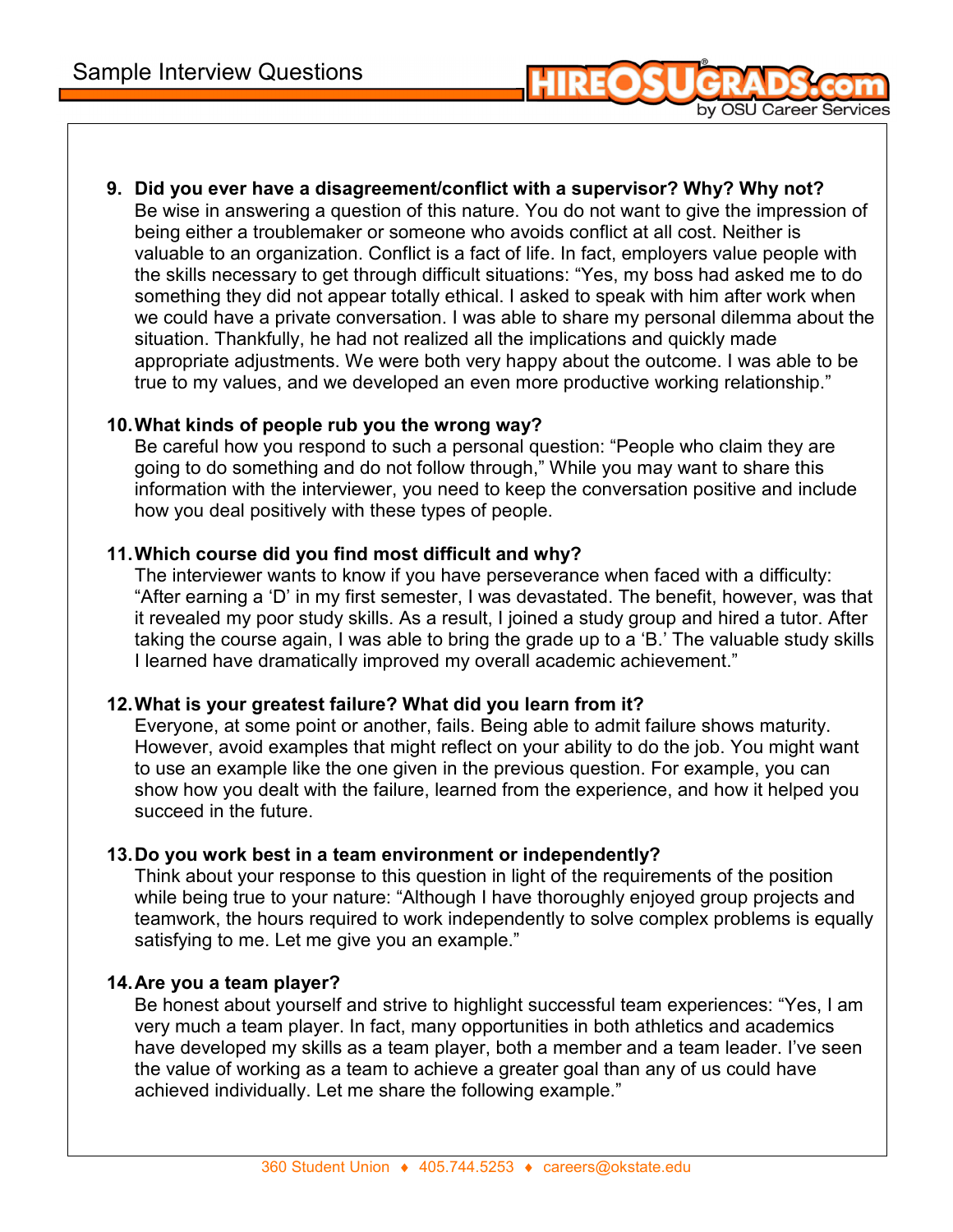

**15. Would you rather be in charge of a project or work as part of the team?**  Different situations will call for different types of involvement. Therefore, it is important to demonstrate to the interviewer that you know when it is appropriate to lead and when it is better to follow: "I am happy to follow the leadership of someone else. In fact, some of the best learning experiences have come in that manner. I must be honest, though, to say that it has been very encouraging in the past when the group decided that I would be the best person to lead the project. I'm honestly very happy in either role."

### **16. What are your long-term goals? Where do you want to be in 5, 10, or 15 years?**

Spend quality time reflecting on this question prior to the interview. Have several professional goals in mind. You may want to research a typical career path for a person that is successful with this employer. Tell the manager you plan to be working for him or her in that position: "Although it's certainly difficult to predict things that far into the future, I know what direction I want my career path to follow. Within the next five years, I would like to become the best your company has. I will work toward becoming the expert that others rely on. And, in doing so, I feel I will be fully prepared to take on any greater responsibilities that might be presented in the long term."

## **17. Give me an example of a time when**

Whenever you are given a question starting with give me an example when or tell me about a time when, know that it is a behavioral question. The interviewer is trying to determine how you would behave in specific situations common in the workplace. Knowing your past behavior will facilitate predicting your future behavior. Common behavioral questions fall in the areas of teamwork, conflict resolution, or leadership. Think "story" when you are asked a behavioral question. You may find it helpful to tell your 2 minute story using the "STAR" format. Tell about a Situation or Task. Explain the Action you took. Many people drop the ball at this point by neglecting to finish the story with the Result. Explain a quantifiable result that was achieved and emphasize the role you played in the successful outcome. Work-related examples may be more effective than school-related examples.

## **18. What motivates you?**

There are many potentially effective answers; however, money is not necessarily the best answer. Are you motivated by solving problems, helping people, a sense of accomplishment, or the respect of others? The possibilities are endless. Make your response honest and personal: "Having responsibilities and being acknowledged when the job is done well is very motivating for me."